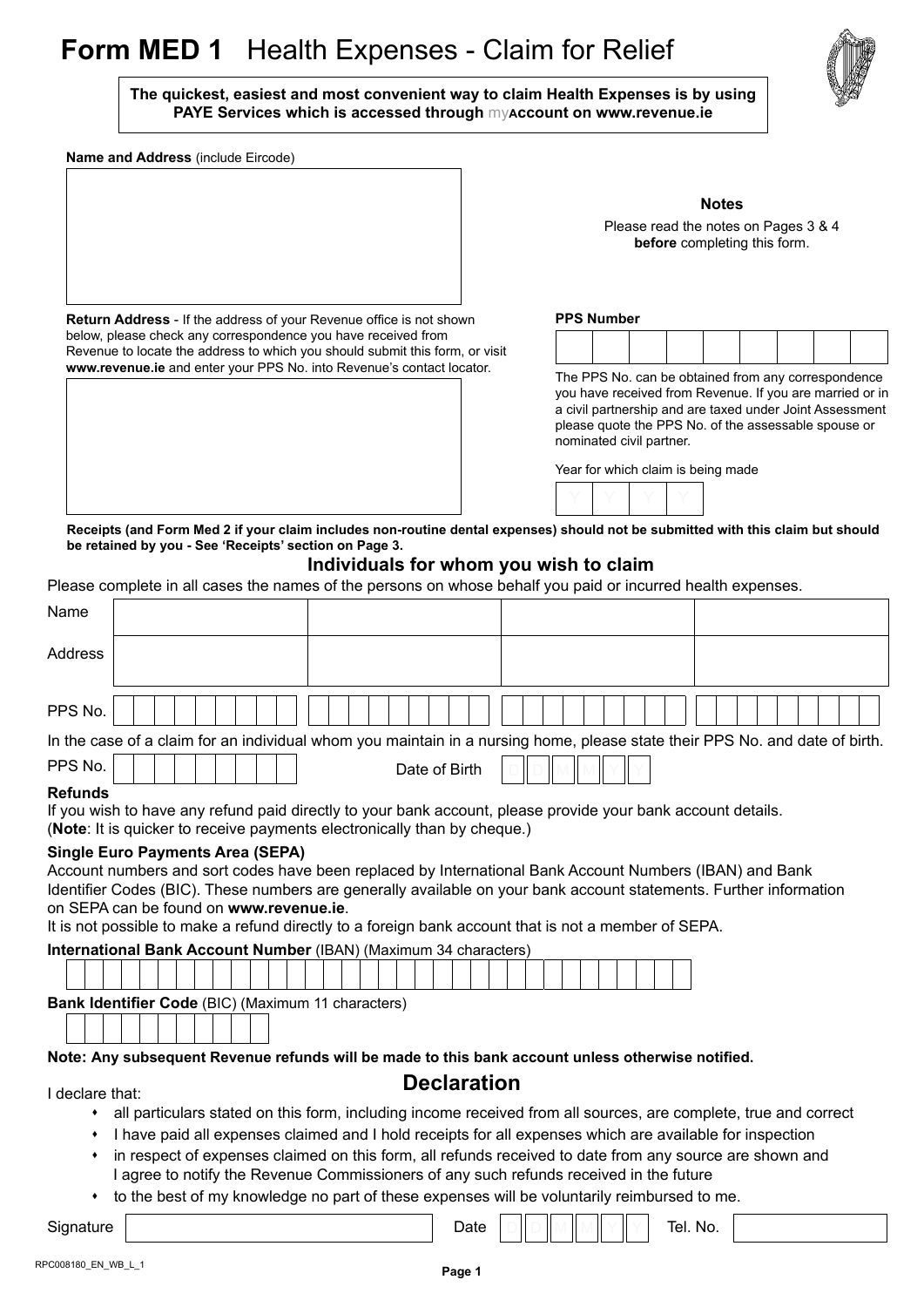## **Income Details of Claimant PPS No.**

| Please enter details of income that was subject to PAYE in the year of claim. These details are available on your Form P60 or, if |
|-----------------------------------------------------------------------------------------------------------------------------------|
| relevant, your Form P45. In the absence of your Form P60/P45, the relevant details may be obtained from your employer/pension     |
| provider. If you, your spouse or civil partner had more than one employment or Private Pension please list the total taxable Pay  |
| & Tax deducted and Gross Pay for USC & USC deducted for each employment or pension on a separate sheet. Alternatively,            |
| include your P60 for each employment or P45 if not already submitted. Please note that incomplete forms will result in a delay    |
| in finalising your claim.                                                                                                         |

|                                                                                                                   |       | <b>Self</b>             |     | <b>Spouse or Civil Partner</b> |
|-------------------------------------------------------------------------------------------------------------------|-------|-------------------------|-----|--------------------------------|
| Name of Employer or Pension Provider                                                                              |       |                         |     |                                |
| <b>Total Taxable Pay</b>                                                                                          |       | $\in$                   |     | €                              |
| <b>Total Tax deducted</b>                                                                                         |       | $\in$                   |     | €                              |
| <b>Gross Pay for USC</b>                                                                                          |       | $\in$                   |     | €                              |
| <b>Total USC deducted</b>                                                                                         |       | $\in$                   |     | $\in$                          |
| Total Income from other sources not subject to PAYE<br>(see 'Income from other sources' section on Page 4)        |       | $\in$                   |     | $\in$                          |
| <b>Details of Claim</b>                                                                                           |       |                         |     |                                |
| Maintenance or treatment in an approved nursing home (see 'Nursing Homes' section on Page 3) (1)                  |       |                         |     | ∣€                             |
| <b>Nursing Home</b><br>Name and Address                                                                           |       |                         |     |                                |
|                                                                                                                   |       |                         |     |                                |
|                                                                                                                   |       |                         |     |                                |
| Non-Routine Dental Treatment (per Med 2) (see 'Receipts' section on Page 3)                                       |       |                         | (2) | $\in$                          |
| Routine Health Expenses (see 'Qualifying Medical Expenses' section on Page 3)                                     |       |                         |     |                                |
| (a) Services of a doctor or consultant                                                                            |       | €                       |     |                                |
| (b) Total outlay on prescribed drugs or medicines for the year                                                    |       | $\in$                   |     |                                |
| (c) Educational Psychological Assessment for a dependent child<br>(see note on Page 3)                            |       | €                       |     |                                |
| (d) Speech and Language Therapy for a dependent child<br>(see note on Page 3)                                     |       | €                       |     |                                |
| (e) Orthoptic or similar treatment<br>(on referral from a doctor or other qualifying practitioner)                | $\in$ |                         |     |                                |
| Diagnostic procedures (X-rays, etc.)<br>(f)                                                                       |       | $\in$                   |     |                                |
| (g) Physiotherapy or similar treatment<br>(on referral from a doctor or other qualifying practitioner)            |       | $\in$                   |     |                                |
| (h) Expenses incurred on any medical, surgical or nursing appliance                                               |       | $\in$                   |     |                                |
| Maintenance or treatment in a hospital<br>(1)                                                                     |       | €                       |     |                                |
| Other Qualifying Expenses (provide brief details below)<br>(i)                                                    |       | €                       |     |                                |
|                                                                                                                   |       |                         |     |                                |
|                                                                                                                   |       | <b>Total</b> (a) to (j) | (3) | $\in$                          |
| <b>TOTAL HEALTH EXPENSES</b>                                                                                      |       |                         | €   |                                |
|                                                                                                                   |       | $(1 + 2 + 3)$           |     |                                |
| <b>Deductions - (if none write 'NONE')</b><br>Sums received or receivable in respect of any of the above expenses |       |                         |     |                                |
| public or local qutbority for overante. Hoolth Convice Evenitive                                                  |       |                         |     |                                |

- (i) from any public or local authority, for example, Health Service Executive
- (ii) under any policy of insurance, for example, VHI, Laya Healthcare, Irish Life Health, etc.
- (iii) other, for example, compensation claim

**TOTAL DEDUCTIONS AMOUNT ON WHICH TAX RELIEF IS CLAIMED (Total Health Expenses less Total Deductions)**

| €     |  |
|-------|--|
| €     |  |
| $\in$ |  |
| €     |  |
| €     |  |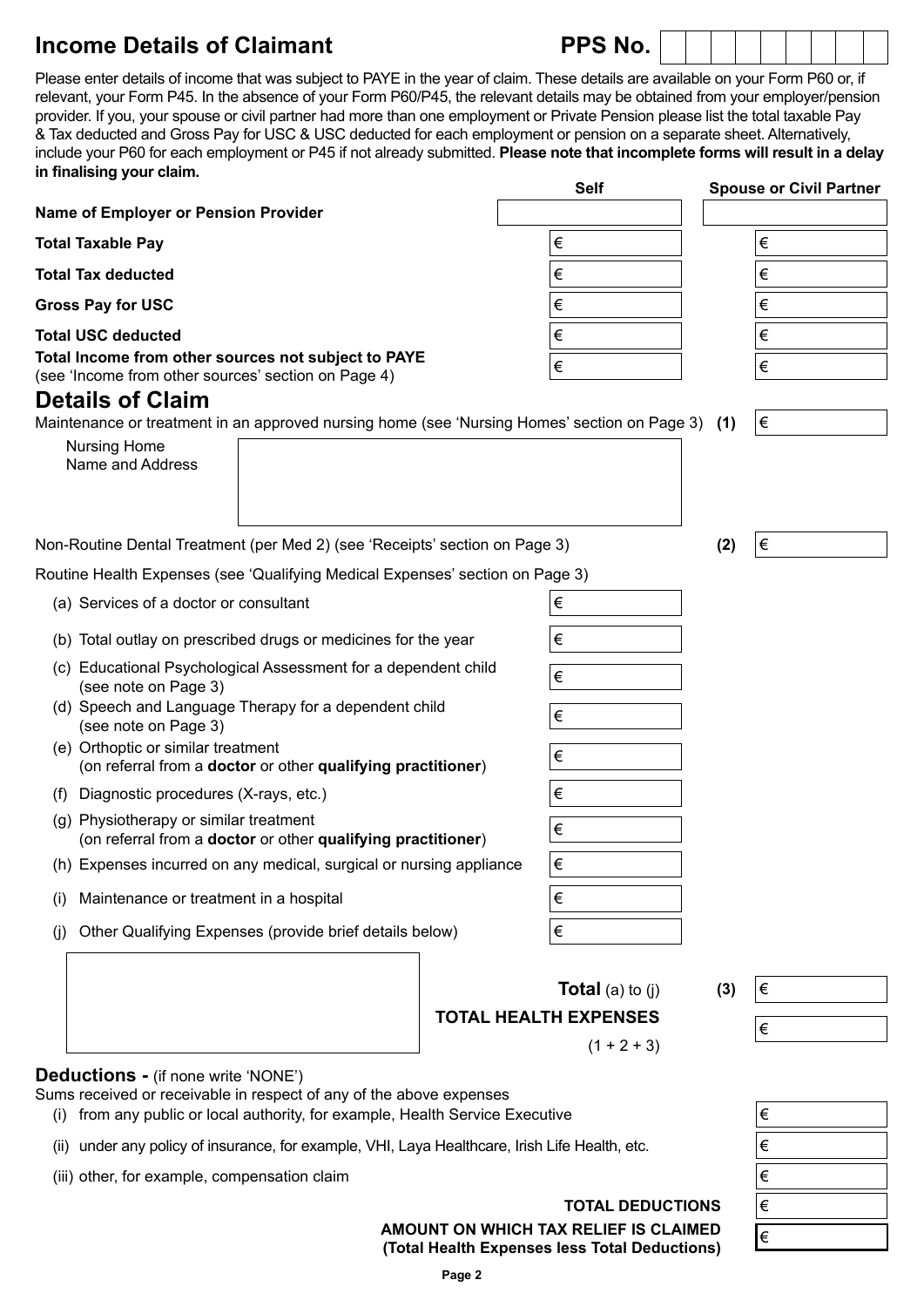### **Individuals for whom tax relief may be claimed**

You may claim a refund of tax in respect of medical expenses paid or incurred by you, on your own behalf or on behalf of any other person.

A personal representative of a deceased person can claim for medical expenses incurred by the deceased. Such expenses are treated as if they were paid immediately before the death of the deceased person and form part of the estate. However, if another individual has paid expenses on behalf of the deceased individual that individual can claim relief on the basis of when the expense was incurred subject to the time limits listed below.

The quickest, easiest and most convenient way to claim Health Expenses is by using PAYE Services which is accessed through my**account** on **[www.revenue.ie](http://www.revenue.ie/en/index.html)**

### **Qualifying medical expenses**

The headings under which expenses qualify are listed on Page 2 of this form. You must have paid or incurred the amounts claimed on treatment prescribed by or on the advice of a qualifying practitioner. Drugs and medicines can only be claimed where supplied on the prescription of a qualifying practitioner.

#### **Nursing Homes**

Nursing Homes must provide qualified nursing care on-site on a 24 hour per day basis.

#### **Maternity Care**

The cost of providing routine health care in respect of pregnancy is allowable.

#### **In Vitro Fertilisation (IVF)**

IVF may be regarded as treatment in respect of infertility and relief may be allowed in respect of the cost of this treatment where the treatment is carried out by a qualifying practitioner.

#### **Educational Psychological Assessment for a dependent child**

Must be carried out by an educational psychologist who has expertise in the education of students. A dependent child must be under 18 years of age or, if over 18 years at the start of the tax year must be receiving full-time instruction at any university, school or other educational establishment.

#### **Speech and Language Therapy for a dependent child**

Must be carried out by a Speech and Language Therapist in respect of a dependent child as outlined above.

#### **Consumable products**

Relief can be claimed for the costs incurred on products manufactured specifically for coeliacs and diabetics where this expenditure is incurred on the advice of a qualifying medical practitioner.

#### **Non-Routine Dental Expenses**

You must hold a completed [Form Med 2 \(](http://www.revenue.ie/en/tax/it/forms/med2.pdf)Dental), signed and certified by the dental practitioner when making a claim for non-routine dental expenses. A full list of qualifying treatments is listed on the reverse of the Form Med 2 (Dental) which is available from your Dental practitioner or from **[www.revenue.ie](http://www.revenue.ie/en/index.html)**

### **Expenses that do not qualify**

- The cost of sight testing and the provision and maintenance of spectacles and contact lenses.
- **Routine dental treatment** which is defined as 'the extraction, scaling and filling of teeth and the provision and repair of artificial teeth and dentures'.
- s Cosmetic surgery unless the surgery or procedure is necessary as a result of a physical deformity arising from, or directly related to a congenital abnormality, personal injury or a disfiguring disease.

### **Receipts for expenses claimed**

Please ensure that you only claim for amounts for which you hold receipts (and [Form Med 2](http://www.revenue.ie/en/tax/it/forms/med2.pdf) if the claim includes non-routine dental expenses). The quickest, easiest and most convenient way to claim Health Expenses is by using PAYE Services which is accessed through my**account** on **[www.revenue.ie](http://www.revenue.ie/en/index.html)**. **Please do not send in the receipts (or Form Med 2) to Revenue when you make your claim.** However, you must keep the receipts (including Form Med 2) for a period of six years as you may be asked to send them in if your claim is chosen for a detailed examination. Instead of keeping paper receipts, Revenue will accept electronic copies (scans or images) of the original receipts once you upload them to the Receipts Tracker in my**account** or upload them using the RevApp.

#### **Deductions for sums received or receivable in respect of Health Expenses**

You cannot claim relief in respect of refunds already received or due to be received from:

- Any public or local authority, for example, Health Service Executive
- Any policy of insurance
- Any other source, for example, compensation claim.

You must give details of such amounts and deduct them from the amount claimed on the claim form.